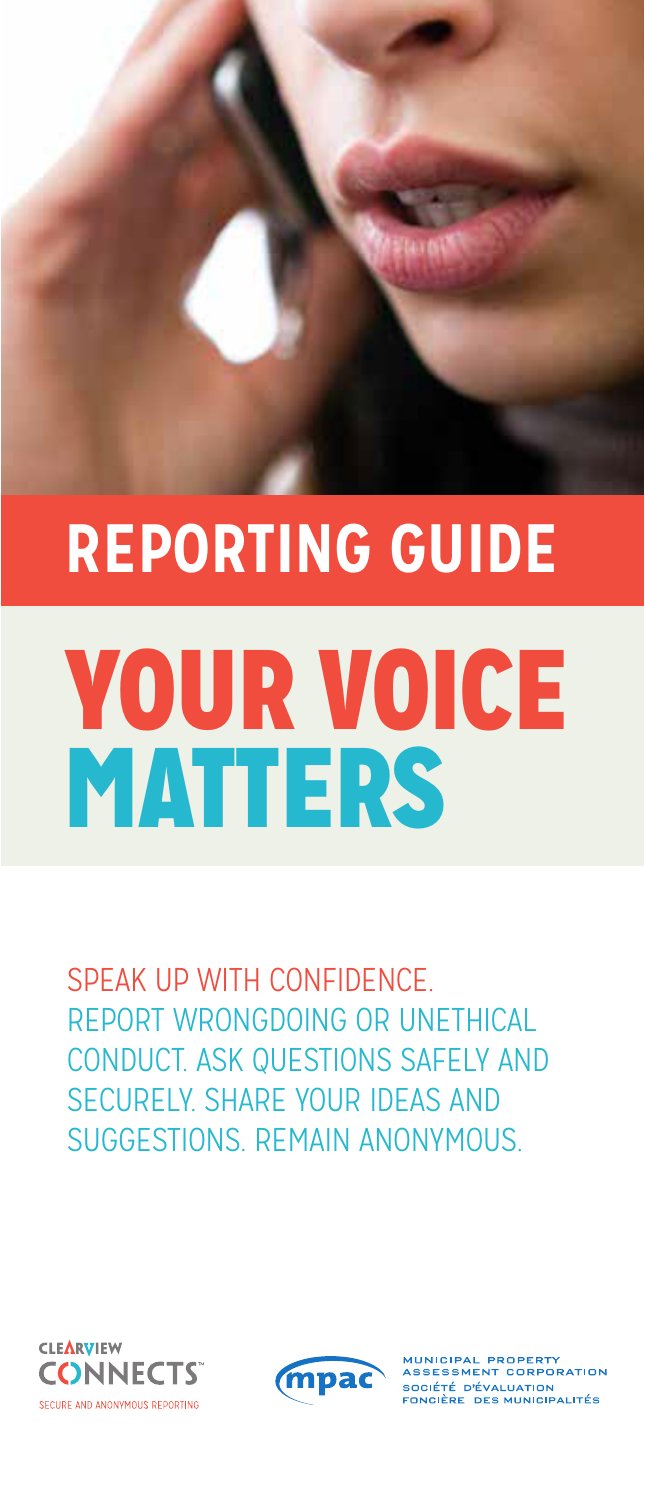

## SPEAK UP BE HEARD

SUBMIT A REPORT:

- GO TO CLEARVIEWCONNECTS.COM
- CALL 1 844 863 6313 AND SPEAK WITH A CLEARVIEW AGENT OR LEAVE A VOICEMAIL REPORT.
- SEND YOUR REPORT TO: P.O. BOX 11017, TORONTO, ONTARIO M1E 1N0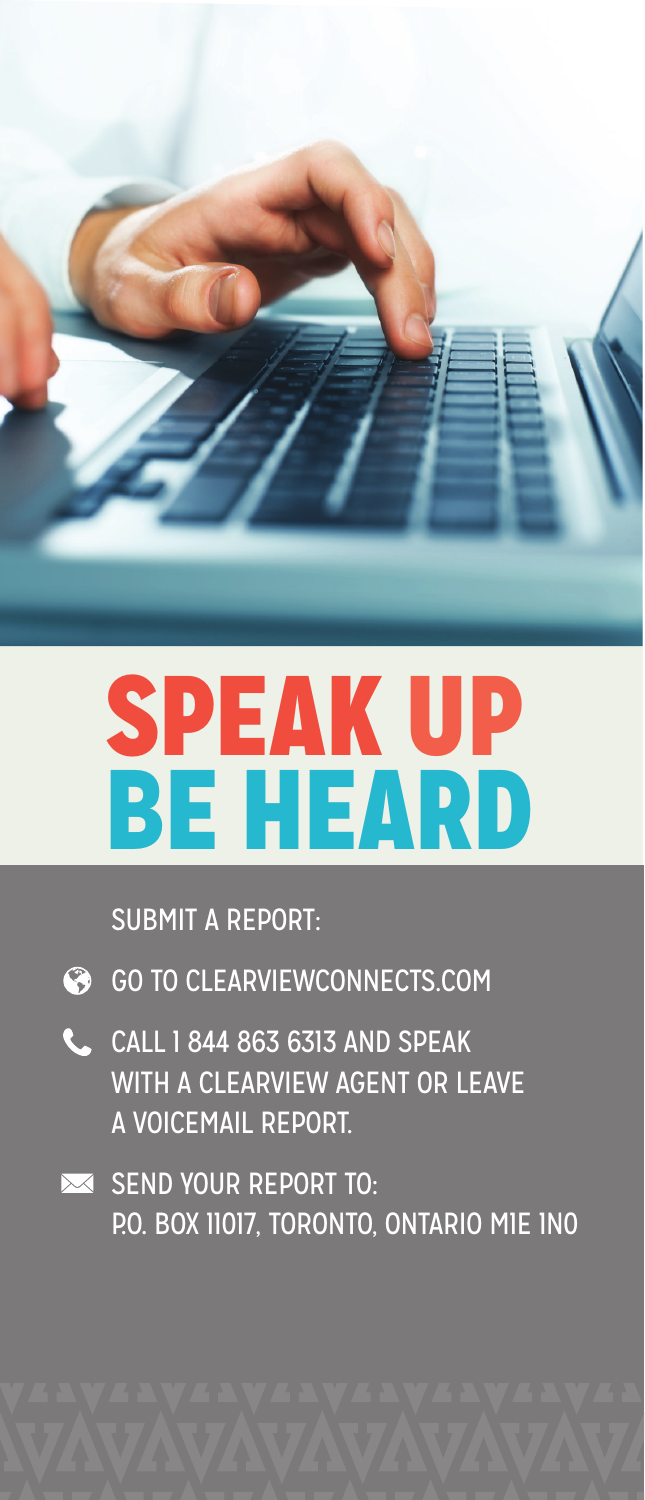## WHAT IS CLEARVIEW CONNECTS™?

ClearView Connects™ is an ethics reporting/ whistleblowing solution that provides a secure, anonymous and confidential way for you to raise concerns or report unethical workplace behaviour to MPAC.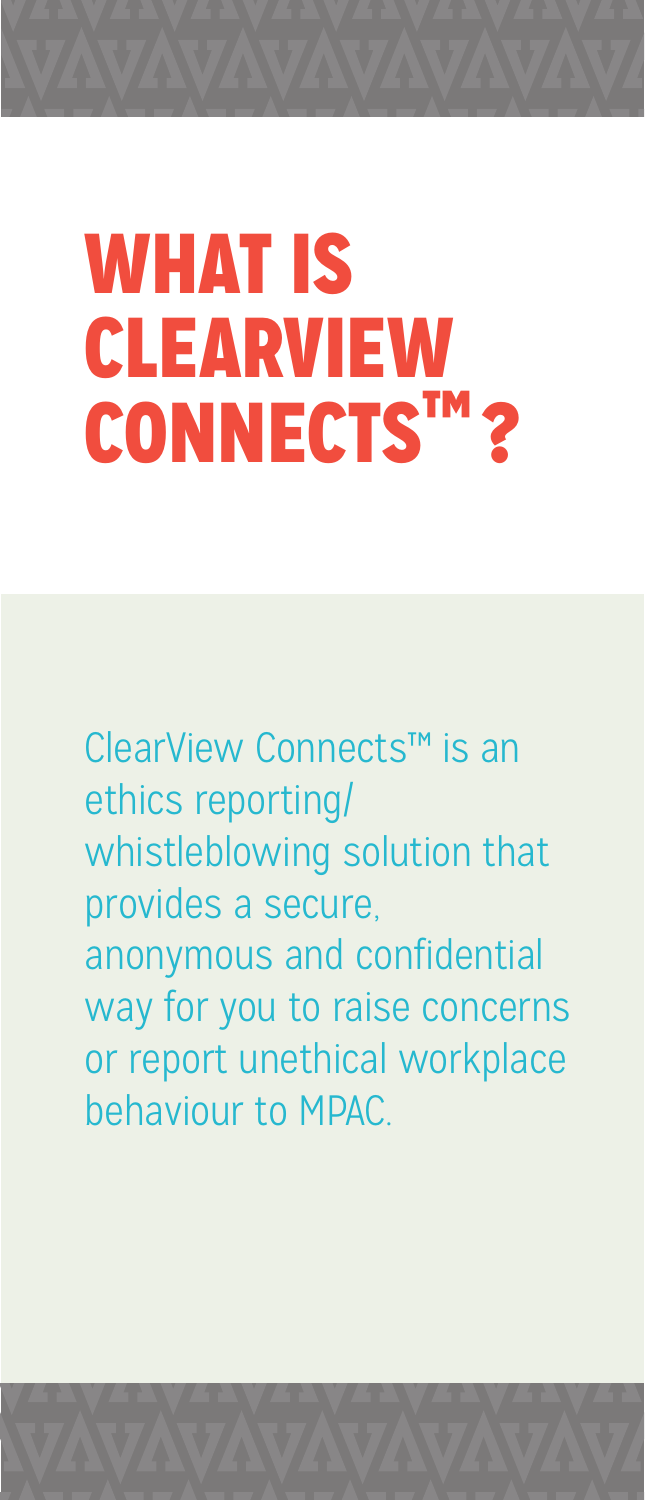### HOW DOES CLEARVIEW CONNECTS™ WORK?

 There are several ways that you can submit a report – choose the one that's most comfortable for you: use ClearView's online system, speak with a ClearView agent, leave a voicemail report or mail a hard copy report. You decide whether to provide your name and contact information in your report, and if you don't, ClearView will protect your anonymity. Once you submit a report, the data is stored on ClearView's highly secure servers in Canada. ClearView is committed to the highest standards of data security and privacy protection.

 The ClearView system will immediately notify MPAC's Reviewers that a report has been submitted.

 ClearView Connects™ makes it possible for you to communicate with MPAC's Reviewers while remaining anonymous. If you submit your report through the ClearView web-based system or by speaking to a ClearView agent, you will receive a system-generated login ID and password. This will allow you to access the report you submitted to review the status of your report, add comments, ask your Reviewer questions or even attach documents. It is important to check the status of your report regularly, because your Reviewer may ask you follow-up questions and will inform you about how the report is being addressed.

**Remember:** MPAC's Whistleblowing Program is the channel to report any observed or suspected fraud (or other irregular activity) involving MPAC resources. Reprisal means: any measures taken against an employee who, in this case, has made a report of workplace misconduct.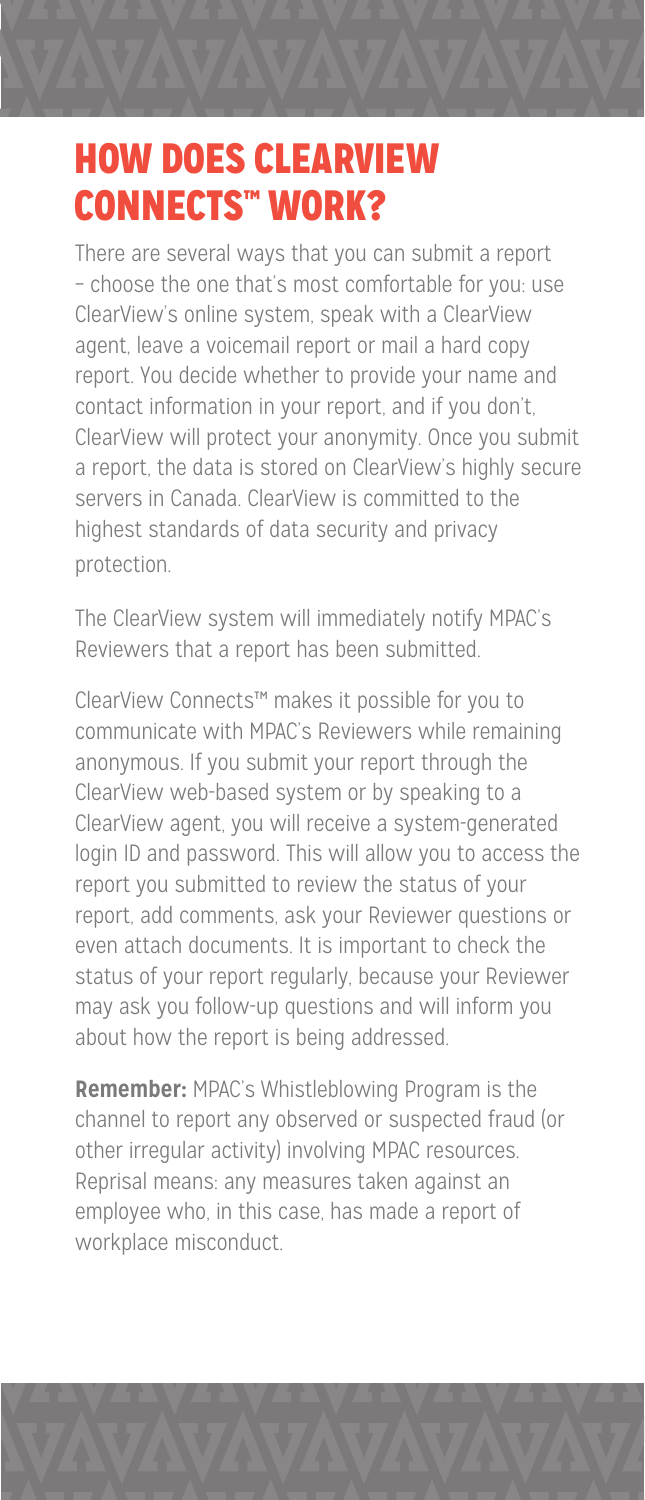ClearView won't release any information to MPAC that would identify you without your consent (you may consent by including your name in your report). If you do provide identifying information, ClearView will forward it to MPAC and may also be compelled by law to disclose it to legal or regulatory authorities.

As you complete your report, be careful not to include any personal details that could identify you to MPAC unless you want to be identified.

## WHAT KINDS OF ISSUES SHOULD I REPORT?

 You should report any misconduct or unethical behaviour that could harm MPAC, its reputation, its employees or others. This may include:

- **•** Forgery
- **•** Misappropriation of funds
- **•** Seeking or accepting anything of material value
- **•** Misuse of property, equipment, materials, records, or time
- **•** Inappropriate manipulation or destruction of data
- **•** Misuse of hardware or software
- **•** Misuse of expense claims
- **•** Misuse or overconsumption of resources
- **•** Updating data or decision making on property attributes knowingly inconsistent with standards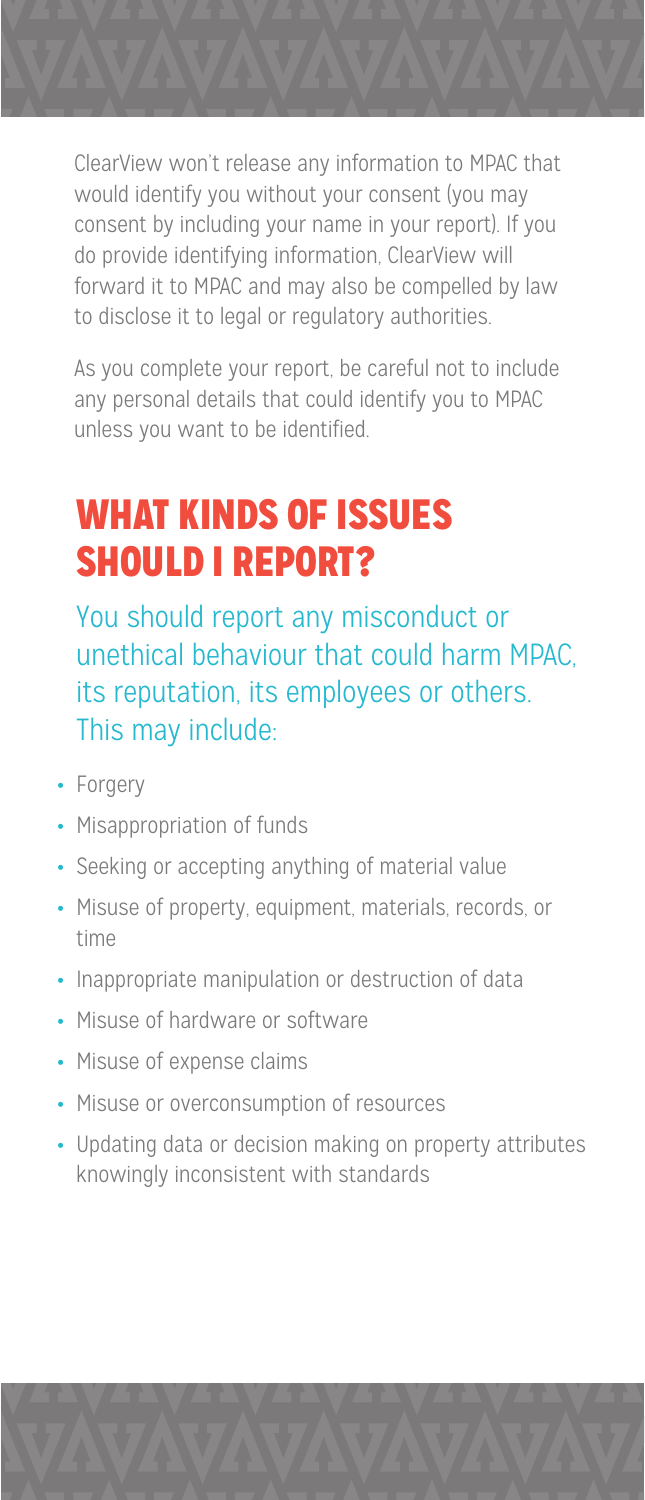### SUBMIT A REPORT TO CLEARVIEW, 24/7:

**ONLINE** Once you begin an online report, it cannot be saved and restarted. Ensure you are ready to submit your report in full.

1. Go to **https://www.clearviewconnects.com**.

2. Enter "MPAC" in the "Submit a Report" field and click "Submit".

3. Read the Terms of Agreement and click "I Agree".

4. Read the instructions onscreen and type your report into the "Enter Report" field. You can upload attachments to accompany your report.

5. Once uploaded, attachments cannot be edited or removed. When you are finished, click "Next".

6. Select a category for your report. Click the drop-down arrow next to the category to select the most appropriate type of issue you are submitting. Click "Next".

7. Answer the additional questions and provide any additional information you may have. Click "Submit".

8. Your report has now been submitted and is automatically encrypted. Your IP address is not tracked.

9. Once complete, a Report ID and password will appear onscreen. This information will allow you to log back into the system to check the status of your report.

**Important: Write down your Report ID and password and do not lose it. This information is only provided when you submit your report.**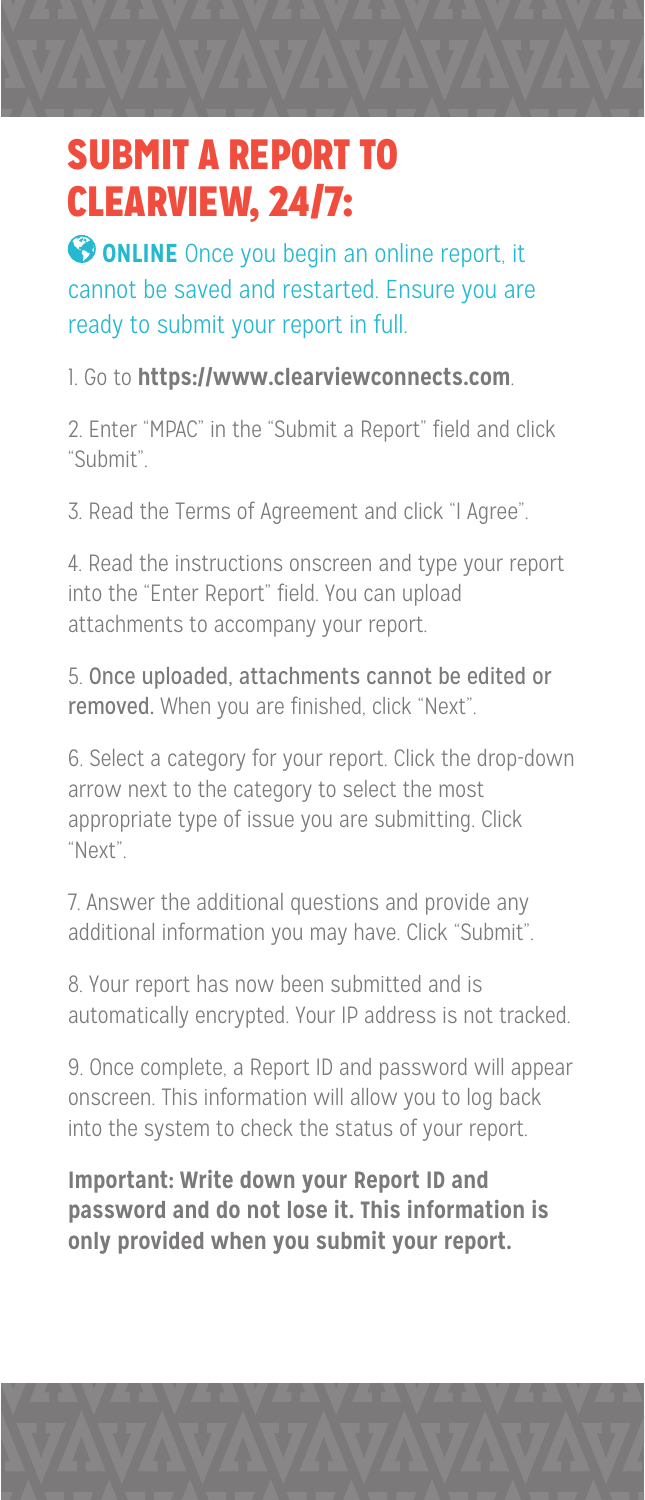If it is lost, you will not be able to check the status of your report. In this case, you may submit a new report with reference to your original report.

#### **& BY PHONE** Call the Whistleblowing toll-free number 1 844 863-6313

#### **Option 1: Speak with a ClearView Agent**

a) The call is not recorded, and caller ID is not used. The report is entered into the ClearView system using your exact words.

b) Once complete, you will be given a Report ID and password. This information will allow you to call back into the system to check the status of your report. Important: Write down your login and password and do not lose it. This information is only provided when you submit your report. If it is lost, you will not be able to check the status of your report.

#### **Option 2: Leave a voicemail report**

a) Your message is entered into the ClearView system by ClearView exactly as you left it, and then your voicemail message is deleted. Caller ID is not used.

b) If you leave a voice message, you will not receive a Report ID and password and will not be able check the status of your report online.

#### **EX BY MAIL**

1. Write your report, including as much detail as possible.

2. Put in a stamped envelope and mail to the confidential post office box at P.O. Box 11017, Toronto, Ontario, MIE 1NO.

3. Anonymous handwritten reports are transcribed into the system, and all typewritten reports are scanned and uploaded.